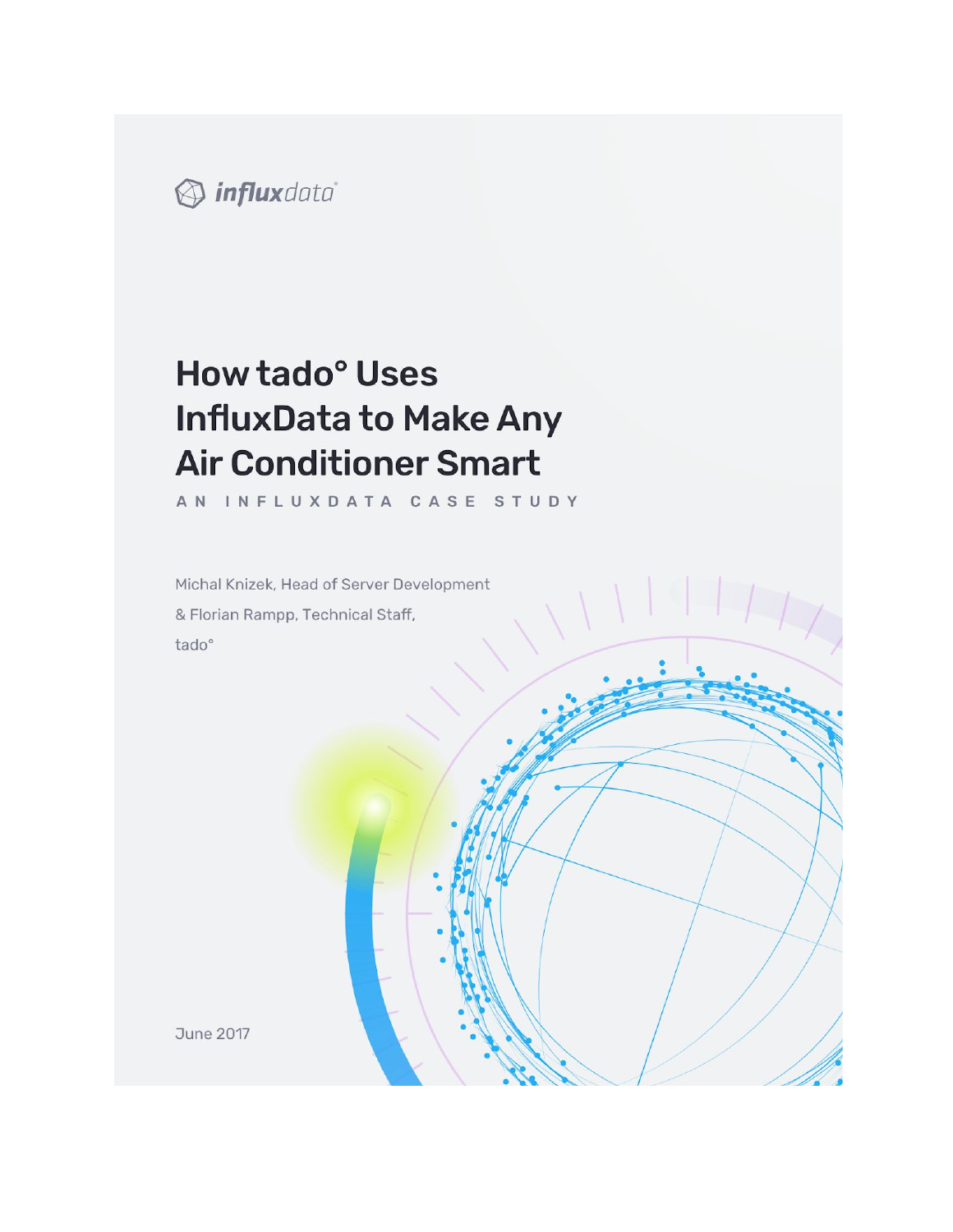# Company in brief

tado° GmbH was founded in 2011 in Munich, Germany as a company focused on home climate control. Driven by its mission of smart energy management without sacrificing comfort, tado° believes it is possible to live comfortably and still act responsibly. Since 2012, tado° has been connecting heating systems with the internet and making their control even smarter. In June 2015, tado° augmented its service with a Smart AC Control that enables consumers to intelligently control air conditioners.

tado° is constantly evolving to incorporate the latest trends in smart home technology and today sells its devices worldwide. tado° GmbH Head of Server Development Michal Knizek and member of the technical staff Florian Rampp led the architecture design behind the company's heating and cooling control products.

# Case overview

With the number of smart homes set to reach 500-700 million globally by 2020, demand is rising for smart home technologies to reduce energy usage and cost. That's why tado° uses the intelligence and power of the web for its Smart Thermostat and AC Control unit to prevent energy waste while delivering the highest level of comfort. tado° uses InfluxDB Cloud to gather analytics data collected from its hundreds of thousands of units across the globe, and uses this data to power their smartphone apps which helps their customers understand their energy usage and determine their ideal setting.

The result: tado° Smart AC Control device, as well as its web and mobile app, makes any air conditioner smart by making it controllable from anywhere. It provides an intelligent solution to automate temperature control using a variety of collected data (geo-location of the user, temperature, user settings, current device functional state) and lets users know when the device may need maintenance. InfluxDB Cloud serves as Smart AC Control's secure and hosted scalable time series database to collect data and serve it to their mobile app through its simple-to-use query language, InfluxQL.

#### *"InfluxDB has been great for our environment because it seemed to be built for our specific use case."*

Michal Knizek, head of server development

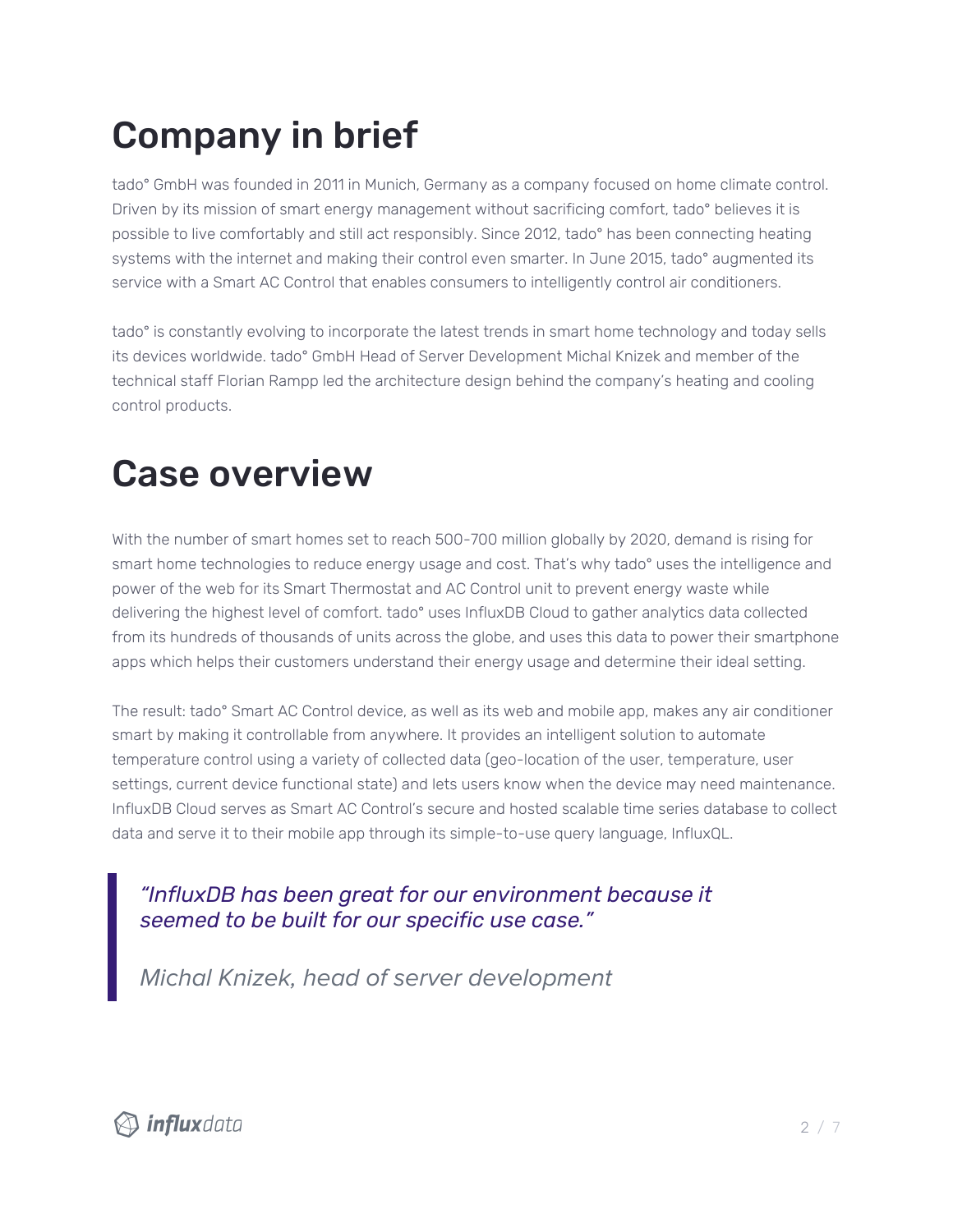

#### The business problem

The company wanted to benefit from IoT – even as early as its inception in 2011 when IoT best-practices were not yet clearly established – to develop genuinely intelligent automated controls and customizations to daily routines and personal preferences. Common IoT challenges also had to be overcome, such as collecting, storing, and analyzing metrics and events (time series data) from heaters, radiators, and air conditioners in order to provide user-friendly automation and significantly reduce energy costs by up to 31%.

As tado°'s customer base grew, its products and architecture needed to evolve. Recognizing the importance of engaging customers with daily reports to demonstrate measurable cost and energy savings, tado° also needed the ability to respond to customers change in habit in real time. To support this, tado° needed to collect more data to regulate the heating and air conditioning systems automatically without any action on the part of their users.

## Technical journey

Finding a scalable purpose-built time series database was a key challenge for tado°, as it needed a solution that would support its specific use case and accommodate its growth. To get started quickly, tado° created a simple custom solution using a single MySQL table to capture time series data from their 500 customers. Soon 500 customers grew to 5,000, requiring tado° to adapt this solution with a

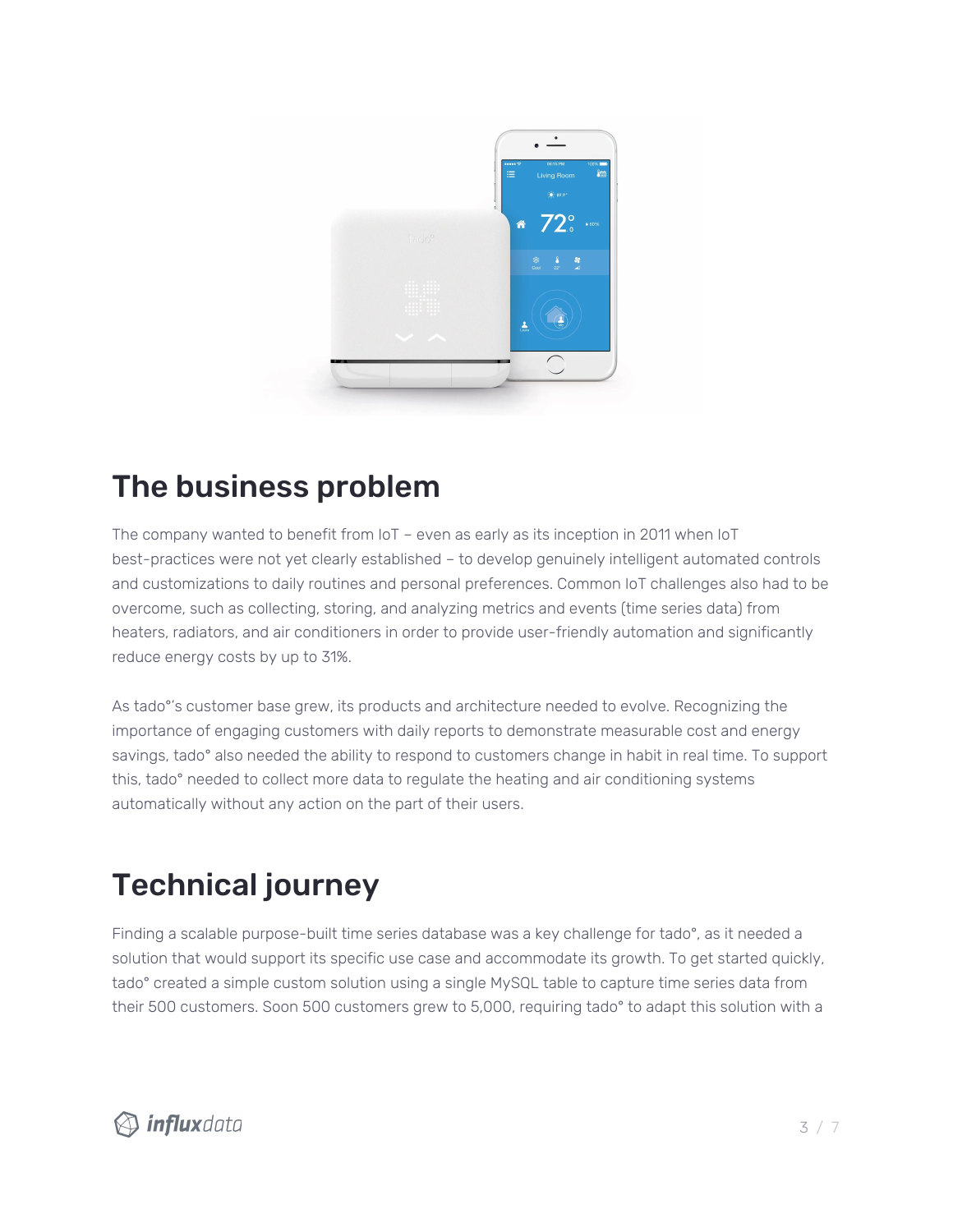separate MySQL instance as well as separating out the individual time series types (e.g. all devices' inside temperature) into a single MySQL table. But once their customer base grew to 100,000 this solution could no longer handle the load, which led to an online search where tado° discovered InfluxDB 1.0.

Further, tado°'s customer temperature graph (user report) in their mobile apps, which was originally powered by MYSQL, had become very slow and lacked features like collecting and displaying humidity and weather data. They wanted to achieve a 99% response time of 500ms as well as retain data for 12 months to provide customers with a full year's view of device performance. With these requirements in mind, they load-tested InfluxDB 1.0. After a bumpy start due to performance problems with LAST() queries resulting in slow user report response time, tado° upgraded to InfluxDB 1.1 which surprisingly sped up queries by 200 times.

#### *"While testing other solutions, we tried our current production loads against InfluxDB and found that it exceeds our needs."*

Michal Knizek, head of server development

#### Why InfluxDB?

In tado°'s use case, InfluxDB serves as the time series data store to store and analyze metrics from their devices.



#### The data trail from tado° device to InfluxDB

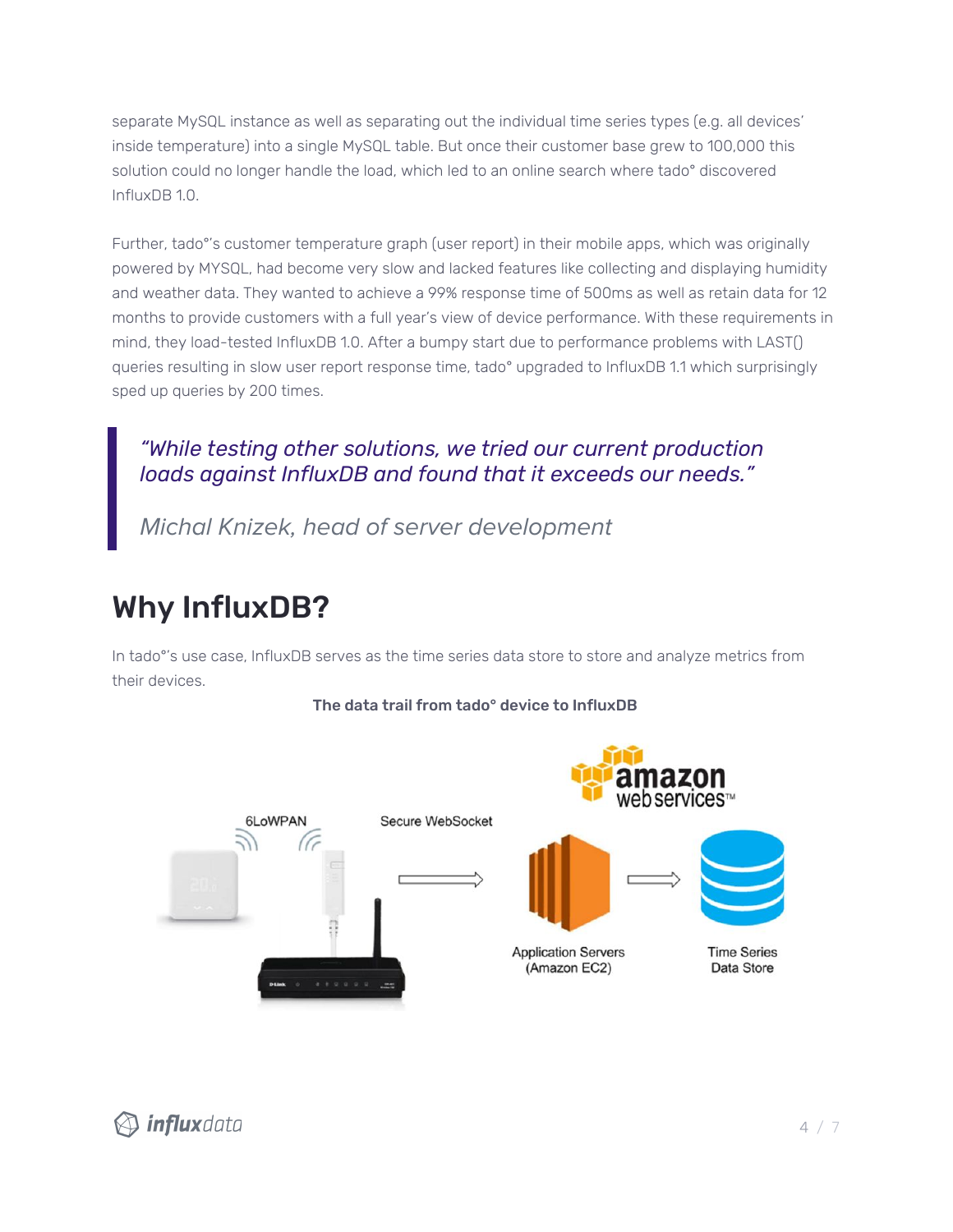- Using the 6LoWPAN low-energy protocol, tado° devices communicate wirelessly with the company's Internet bridge which is connected to the home router.
- Devices report temperature changes to the server of 0.1 degrees or more. This measurement is wrapped in a message and sent through a secure WebSocket to tado°'s cloud infrastructure which consists of EC2 instances at Amazon Web Services; from there, tado° writes the data collected to its InfluxDB Time Series Data Store.
- One example of how they use the data collected is with the user report in their mobile apps. This report provides the user with a view of when the residents are at home or away and their home temperature over a 24-hour period. The combination of this data helps the user see how the app automatically adjusts the temperature based on the user's proximity to their home.
- Writing to InfluxDB is done through a hosted instance in InfluxDB Cloud, and there are 5-10 application instances writing in parallel at a total write rate of 5000 points/s. Batch writing is used, and write time for batches is observed.
- Netflix Hystrix adds resilience and fault tolerance, providing backup if batch write requests fail.

#### *"Customers realize that the new user report generated with InfluxDB is cool and very fast, so they will use it more. With this increase in use, we expect higher data loads that we know InfluxDB can handle."*

Florian Rampp, member of the technical team

#### Results

InfluxDB has solved tado°'s scalability and user report response time problem, enabling it to pursue further growth and provide customers with instant access to daily insights and a full year's view of their home temperature. Unprecedented convenience and efficiency are now only a click or swipe away:

- Easy setup: Smart AC Control connects to the home Wi-Fi no additional device or wiring is needed.
- Location based on/off: Using residents' location, the AC self-regulates automatically to detect the first person returning, cools before they get home, and saves when residents are away.
- Control from anywhere: The tado° mobile app allows users to check and change settings remotely while on the move.

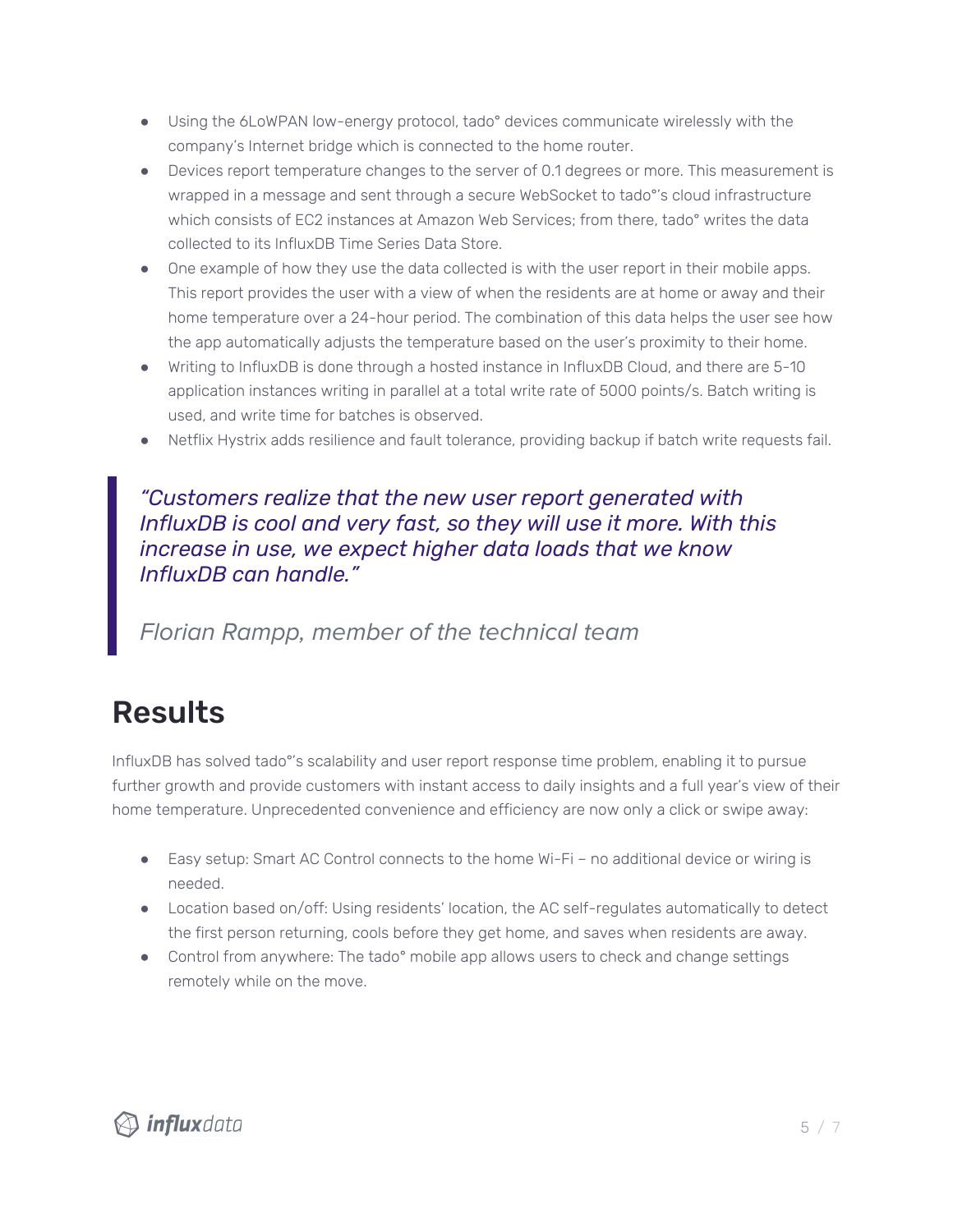- Save money: Users can save up to 40% on AC costs, and tado° can pay for itself in less than a year.
- Works with almost all remote-controlled ACs: Smart AC Control device controls the AC via infrared.
- Multi-zone control: Multiple ACs at home can be controlled within one app.Reports: At-a-glance user reports offer quick access to recorded temperatures, humidity and more.
- Tailored automation: Smart AC Control can integrate with other services such as IFTTT (If This Then That, www.ifttt.com), Amazon Echo for voice-control commands (US only), and other platforms.

tado° also plans to start adding some streaming analysis with Kapacitor, triggering actions when the inside temperature rises above a certain temperature threshold. They also plan on using the recently released Chronograf to help them improve their backend graphing to debug customer issues.

With InfluxDB Cloud, tado<sup>°</sup> is able to offer the proper insights in their application so their customers can now effortlessly integrate energy savings into daily life in an easy and measurable way. At a time when one third of the energy consumed around the world is used for heating or cooling buildings and when the systems used are controlled by non-smart long-outdated technology, tado° is definitely a step forward towards a more energy-efficient world where intelligent home environment automation becomes the norm rather than the exception.

## About InfluxData

InfluxData is the maker of InfluxDB, an open-source time series database, and of Flux, a language that enables developers to query and code at once. InfluxDB is written in Go and optimized for fast, high-availability storage and retrieval of time series data. InfluxDB is used in fields such as operations monitoring, application metrics, Internet of Things sensor data, and real-time analytics. [Learn](http://www.influxdata.com/) mor[e.](http://www.influxdata.com/)

## InfluxDB documentation, downloads & guides

[Download](https://influxdata.com/getinflux/) InfluxDB Get d[ocumentation](https://docs.influxdata.com/) [Additional](https://www.influxdata.com/_resources/) case studies Join the InfluxDB [community](https://www.influxdata.com/community-showcase/)